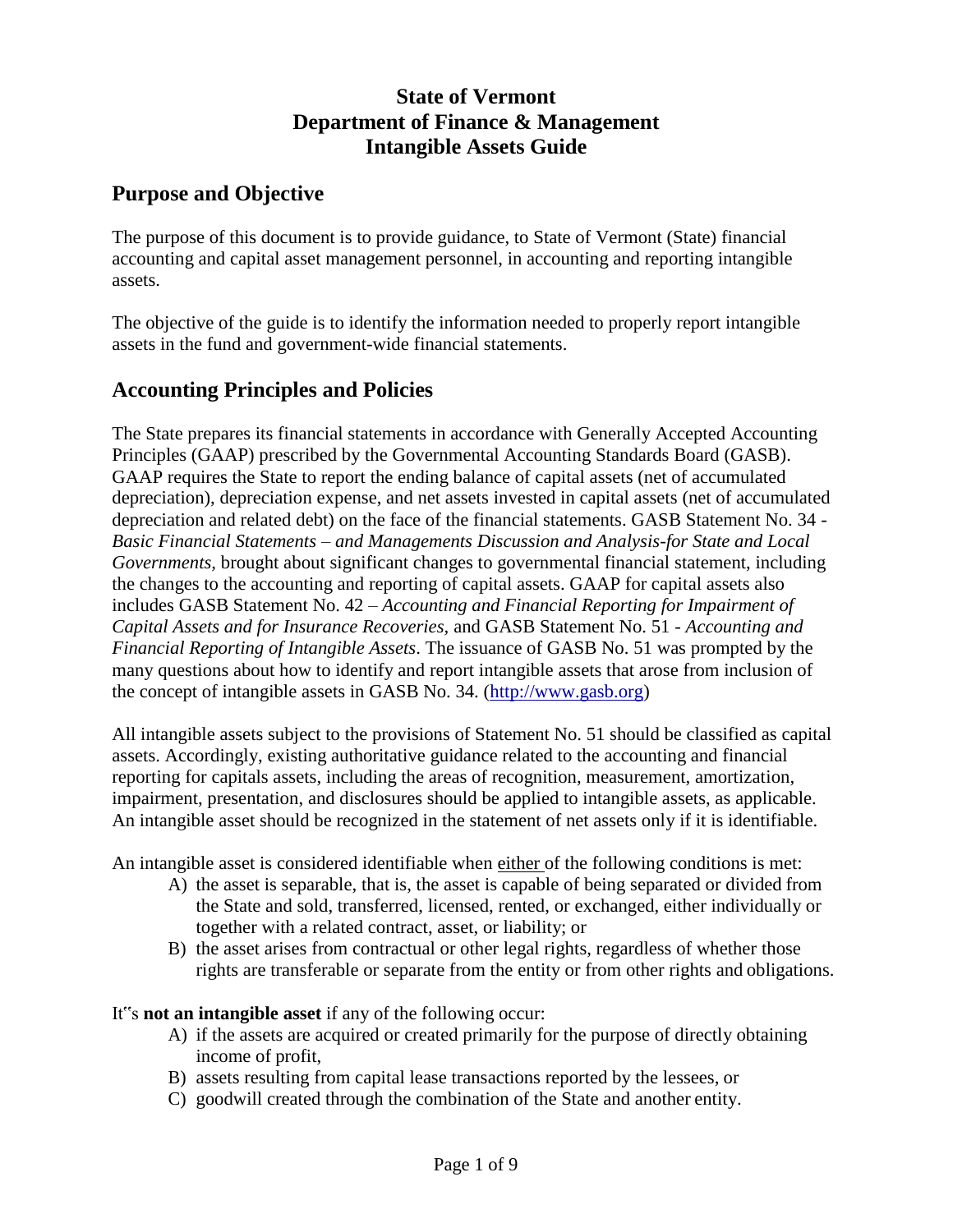GASB No. 51 requires that all intangible assets acquired in fiscal years ending after June 30, 1980 (and still in use), to be classified as capital assets and reported at historical cost in the State"s financial statements. As stated in GASB No. 51, intangible assets with indefinite useful lives and internally generated intangible asset (IGIA) will not be required, but are permitted, to be retroactively reported (put into service between June 30, 1980 and June 30, 2009). Finance and Management has opted to **NOT** report these assets retroactively. The requirements of the Statement were effective for financial statements for periods beginning after June 15, 2009 (i.e. July 1, 2009).

## **Definitions**

Amortization - The systematic allocation of the cost of intangible assets over its estimated useful life, comparable to Depreciation in capitalized assets.

Capital Assets –Assets of a relatively permanent nature with a life expectancy of more than one reporting period and costs with a minimum threshold whose identity does not change with use. The unit must be identifiable and separately accounted for. Capital assets include land, buildings and improvements, improvements other than buildings, machinery and equipment, capital leases, and intangible assets

Capitalization – To record the cost as an asset that is subject to depreciation (amortization for intangible assets) over its estimated useful life, rather than as an expense for one accounting period.

Construction-in-Process (CIP) – The cost of construction or development work undertaken, but not yet completed that will result in a capitalized asset; sometimes referred to as Work-in-Process (WIP).

Copy Right – An intellectual property that is a right as a legal device that provides the owner the right to control how a creative work is used. A copyright is comprised of a number of exclusive rights, including the right to make copies, authorize others to make copies, make derivative works, sell and market the work, and perform the work.

Commercial Off-The-Shelf Software (COTS) - COTS products are designed to be easily installed and to interoperate with existing system components. Almost all software bought by the average computer user fits into the COTS category: operating systems, office product suites, word processing, and e-mail programs are some examples.

Depreciation – The systematic allocation of the cost of a depreciable capitalized asset (less salvage value) over its estimated useful life. A depreciable capitalized asset is one which decays or loses its usefulness with the passage of time. Most capitalized assets are depreciable. Land, easements, construction-work-in-progress, museums, collections of art and library are typically not depreciated.

Donated Asset – An asset received as a gift from an individual or non-State entity; donated assets are valued at fair-market value at the time of acquisition.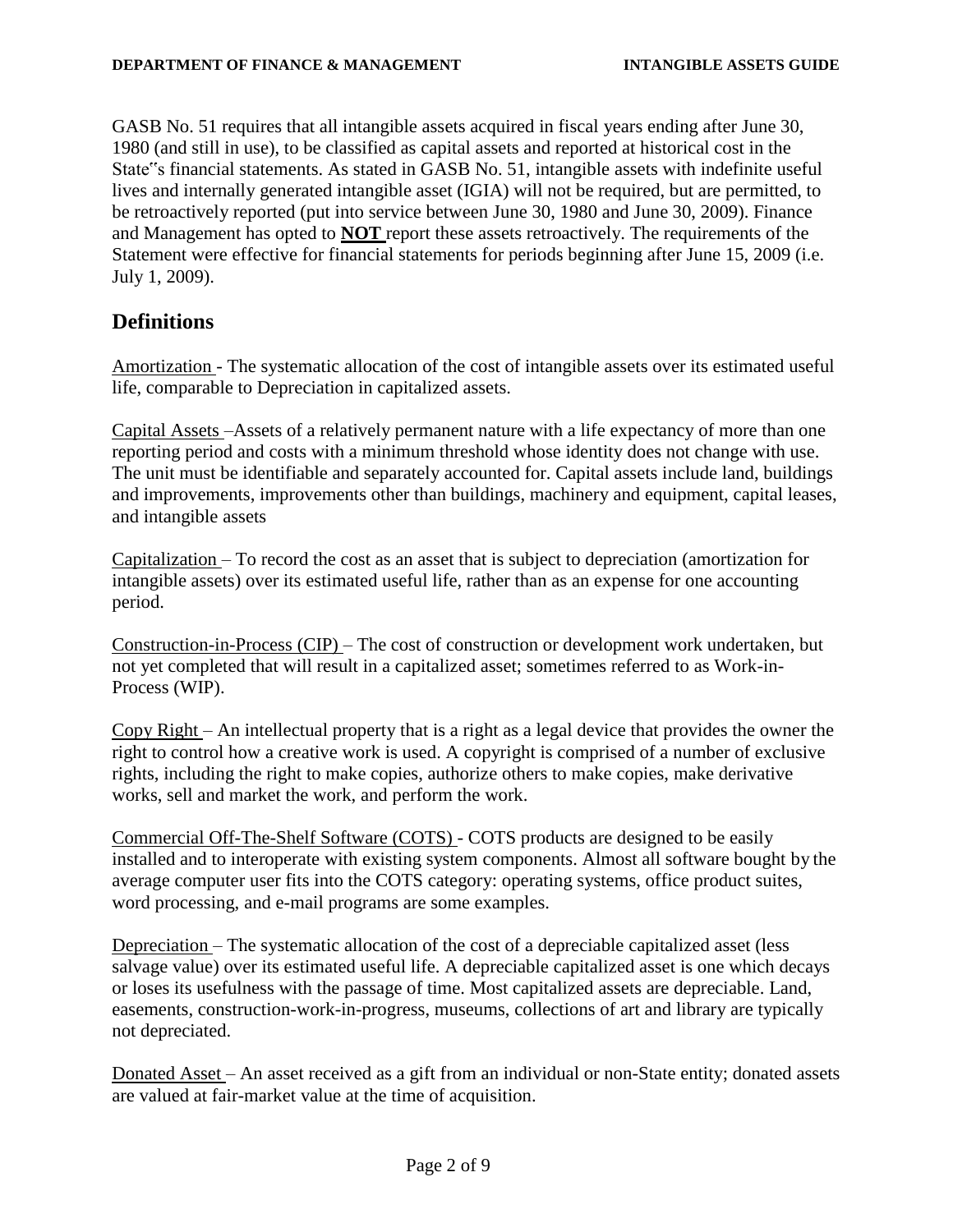Easements – An easement is a right to use or an interest in land that is owned by another entity or individual. Examples of easements include conservation easements, which prohibit certain types of development, and right of way easements, which allow for the use of land in some manner. Easements are typically inexhaustible in nature and therefore would not be amortized.

Fair Market Value – Cost to acquire an item in its current condition through an "arm"s-length" transaction; costs may be determined based on an appraisal price of the selling price of an equivalent item on the open market.

Infrastructure – Infrastructure assets are those assets typically long-lived stationary in nature and be preserved for a significantly greater number of years than most capital assets. Examples of infrastructure assets includes Roads, bridges, dams, drainage systems, weigh stations, rest areas, water and sewage systems, parking lots, lighting systems and highway ramps.

Infrastructure Systems – Infrastructure systems are infrastructure assets that are stationary in nature and involve several components of assets that work together for a singular purpose. Examples include railroad stations and railroad lines, airport buildings and runways and water canals, locks and ports.

Intangible Asset – An intangible asset is a legal right with the following characteristics:

- lacks physical substance,
- useful life is more than one reporting year, and meets the capitalization threshold, and
- nonfinancial in nature (has value but not in a monetary form such as cash, receivables or investments).

Examples include patents, copyrights, trademarks, easements, software (including websites), rights to natural resources (water, timber and mineral rights), and similar assets.

Intellectual Property – An intangible asset is considered an intellectual property when human minds create an end product that has "protective" rights. Such items can be a motto, logo, symbol, literary work, or invention. See trademarks, copyrights and patents.

Internally Generated Intangible Asset (IGIA) – Intangible assets are considered internally generated if they are created or produced by the State or an entity contracted by the State, or if they are acquired from a third party by requiring more than "minimal incremental effort" on the part of the State to begin to achieve their expected level of service capacity. An example of IGIA is internally generated/developed software.

Internally Generated/Developed Software – Internally Generated Software is software that is internally generated by the State or by an entity contracted by the State, or is purchased software from a third party that requires more than "minimal incremental effort" to achieve expected service capacity. For example, licensed financial accounting software (VISION) that the State modifies to add special capabilities would be considered internally generated asset.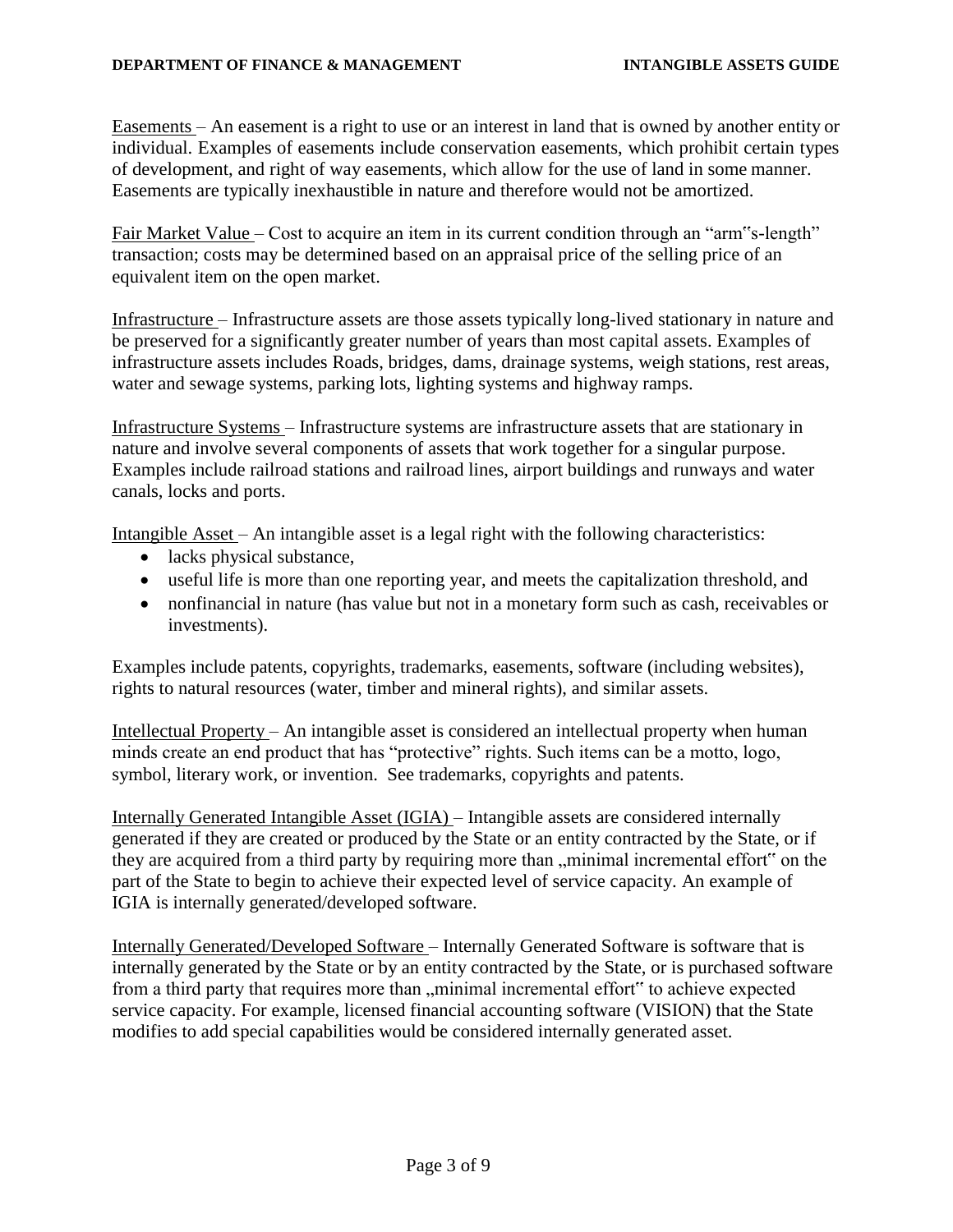#### **DEPARTMENT OF FINANCE & MANAGEMENT INTANGIBLE ASSETS GUIDE**

Land Use Rights – Right to use water source or to remove timber, minerals or other resources from land that is not owned by the State. Land use rights associated with property owned by the State should not be separately recorded as intangible assets.

Minimal Incremental Effort – It"s a term used to identify whether software is determined to be an intangible asset. When commercially available software is purchased or licensed by an entity and modified using more than , minimal incremental effort" before being put into operation, the software should be considered internally generated. Professional judgment must be used to determine what is considered , minimal incremental effort". As a general rule, if you have to change coding of commercial off-the-shelf software (COTS), then you have satisfied the requirement of applying more than a "minimal incremental effort". However, customizing COTS to interact and communicate with existing State systems would NOT be considered more than a "minimal incremental effort".

Patent – A patent, an intellectual property that is a legal right to exclude others from making, using, manufacturing, or selling an invention in the United States (or importing the invention into the U.S.). Patents have a definitive useful life.

Purchased/Licensed Software – Software purchased or licensed from a third party that does not require more than minimum incremental effort to achieve expected service capacity; sometimes referred to as COTS software. Purchased or licensed software is an intangible asset and must be capitalized if it meets the capitalization threshold and useful life criteria.

Right-of-way – Right of way is a strip of land occupied or intended to be occupied by (for example) a street, crosswalk, railroad, road, electric transmission line, oil or gas pipeline, water supply main, sanitary sewer, storm drain, or any other special use.

Trademark – Trademark is an intellectual property that is a distinctive name, symbol, motto, or design that legally indentifies an entity or its products and services. Trademarks have a definitive useful life.

Useful Life – Period of time over which a capital asset provides future economic benefit in performing the function for which it was purchased.

Websites – Website is a set of interconnected WebPages, usually including a homepage, generally located on the same server, and prepared and maintained as a collection of information by a person, group or organization.

Working Papers - Documents prepared or obtained by the department in performing an examination of a financial record. The working papers may be subject to examination by an auditor to determine the accuracy of the reported costs of an asset.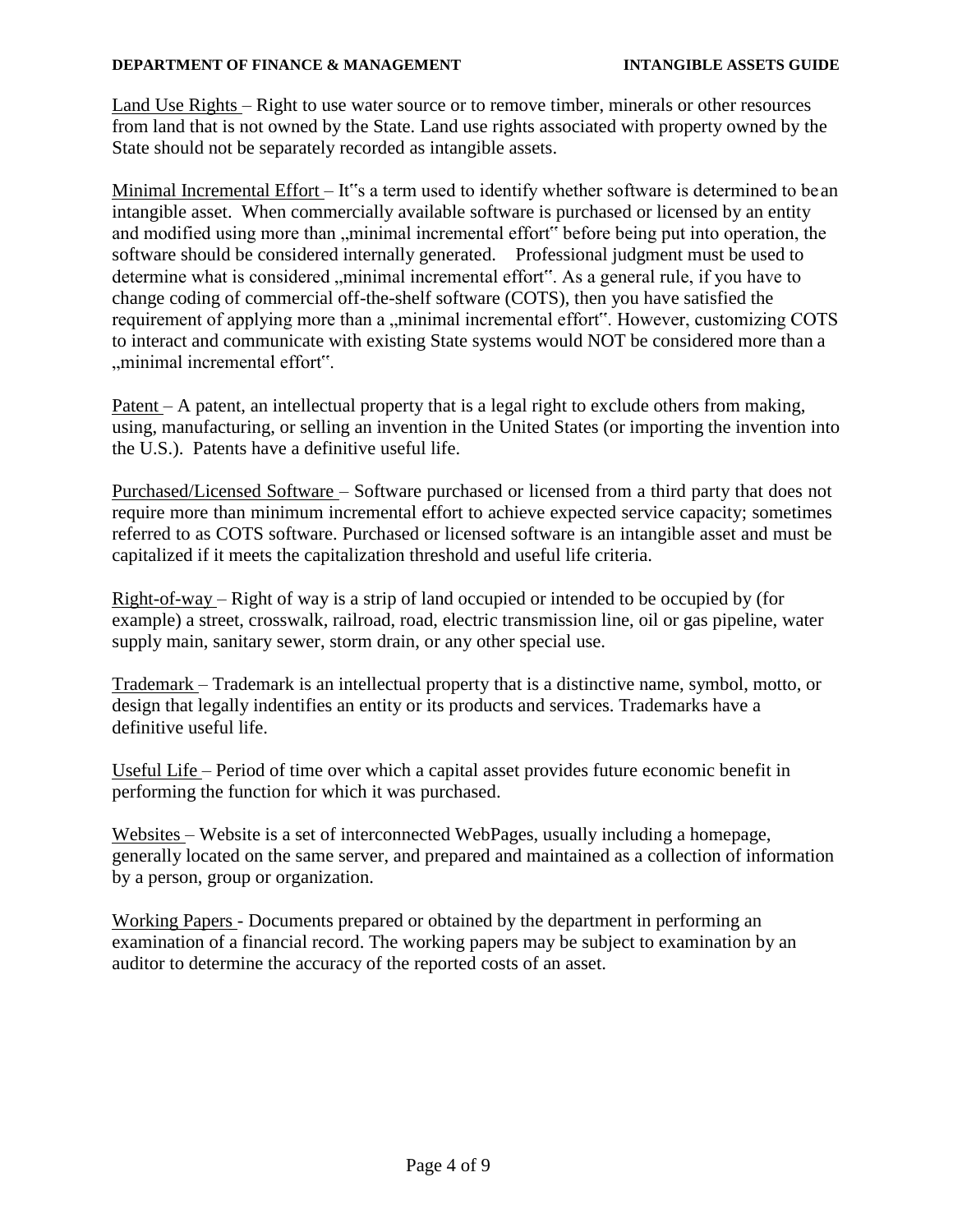| Asset<br><b>Classification</b>                  | <b>Minimum</b><br><b>Acquisition</b><br>Cost | Useful<br><b>Life</b> | Amortizable                                | <b>Examples/comments</b>                                                                                                                                                                         |
|-------------------------------------------------|----------------------------------------------|-----------------------|--------------------------------------------|--------------------------------------------------------------------------------------------------------------------------------------------------------------------------------------------------|
| Easements,<br>Right-of-Ways,<br>Land Use Rights | No Minimum                                   | No.<br>Minimum        | NO.<br>(if permanent,<br>otherwise<br>YES) | Record separately from<br>associated asset; except land<br>use rights on state-owned land<br>should not be separately<br>recorded                                                                |
| Intellectual                                    |                                              | No.                   | YES.                                       |                                                                                                                                                                                                  |
| Property                                        | \$5,000                                      | Minimum               | (generally)                                | Trademarks, Copyrights patents                                                                                                                                                                   |
| Internally<br>Generated                         |                                              |                       |                                            | Examples include internally<br>generated software, websites,<br>patents, copyrights, etc. Cost<br>includes in house payroll and<br>fringe benefits expense for<br>State personnel's time devoted |
| Intangible Asset                                | \$150,000                                    | > 1 year              | YES                                        | to a project.                                                                                                                                                                                    |

## **Capitalization Thresholds and Useful Life**

Those intangible assets which have no legal, contractual, regulatory, technological, or other factors limiting their useful life should be considered to have an indefinite useful life. A permanent right-of-way easement, for example, should be considered to have an indefinite useful life. An intangible asset with indefinite useful life should not be amortized unless its useful life is subsequently determined to no longer be indefinite due to a change in circumstances.

Intangible assets with an indefinite useful life (e.g. permanent right-of-way easement, water rights), like land, are capitalized but should not be amortized. If conditions change and the useful life is no longer indefinite, the asset should be tested for impairment. Any remaining carrying value should begin to be amortized over the remaining useful life. This change should be treated as a change in accounting estimate. Therefore, the old asset would need to be retired and a new asset set up in AM.

For State owned land, the land use rights (e.g. easements, water, mineral, and timber rights) already included in the tangible land should not be broken out and valued individually. These rights are considered part of the ownership of the land, and would only be valued individually if they are purchased separately from the land.

# **Working Papers**

In terms of departmental tracking and reporting, working papers are an essential source document(s) to offer support for determining if an item is reportable and if so, the reporting costs, terms and life expectancy of intangible assets. Working papers may include the original source(s) document of data for each item and amount, such as invoices; the purchase price of intangible assets acquired, as in fair market value at date of acquisition for donated assets; forms, contracts, leases and land records, especially for right-of-ways, easements and land use rights; payroll records for reporting on internally generated computer software; and any other documents that supports the valuation of the intangible asset.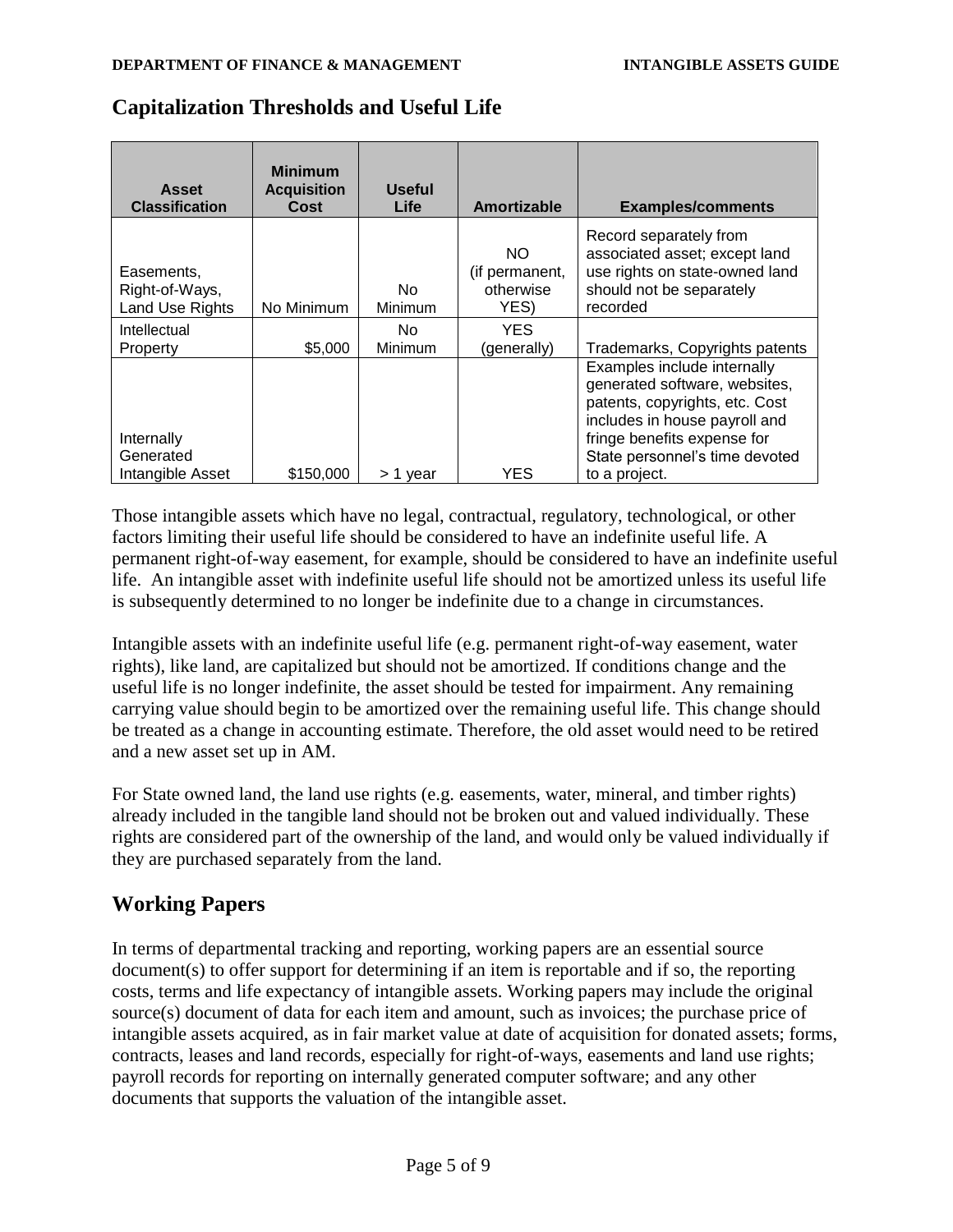Upon review of the working papers, a department"s accounting or capital asset manager can determine the quality of the work performed. Included in the working papers are schedules, analyses, transcriptions, memos and confirmation results related to the assets. These working papers serve as the basis of the work performed and supports a department"s decisions in the asset"s evaluation.

## **Tracking and Reporting of Intangible Asset**

## Acquisition Costs

Intangible assets can be purchased, licensed, acquired through nonexchange transactions, or internally generated. The acquisition cost of an intangible asset is based on actual cost or fair market value and is the capitalized amount recorded in the VISION Asset Management module (AM). Following are general guidelines for determining the acquisition cost for the most common acquisition methods:

- A) Purchase: Invoice price plus necessary ancillary costs to place the asset into its intended location.
- B) Donated or Gifted: Fair Market value at time of acquisition plus ancillary charges required acquiring the asset.
- C) Constructed or Internally Generated: Direct cost of materials, components, contracted services, professional fees & services, in-house employee payroll and fringe benefit costs directly allocable to the project.

It should be noted that extended maintenance agreements (e.g. software) paid at the same time as the asset, are to be included as part of the asset"s acquisition cost and capitalized. If an extended maintenance agreement is invoiced and paid annually, then these costs will be considered expensed as incurred.

If acquisition costs are not readily available, historical cost estimation methods can be used. For example, costing methods can use the standard costing which involves using historical sources, such as sales catalogs or advertisements, to establish the average cost of obtaining the same or similar assets. Further, a quote from a manufacturer as to the cost at the time of purchase may be used as well.

The price level index method can be used which deflates the current costs of the same or similar asset using an appropriate price index. Annual price levels are measured in terms of the Gross National Product Implicit Price Deflators (GNP Deflators) for government purchases of goods/services. GNP Deflators can be found at the following website. [BEA National Economic](http://www.bea.gov/national/index.htm) **[Accounts](http://www.bea.gov/national/index.htm)** 

## Internally Generated Intangible Asset

If an intangible asset is created or produced in-house by the State, or by an entity contracted by the State (generally a combination of both), or acquired from a third party (e.g. commercial offthe-shelf purchase) and more than a "minimal incremental effort" is required by the State to achieve the software"s expected service capacity, then the asset should be considered an internally generated intangible asset. You will need to use professional judgment as to what is considered , minimal incremental effort". As a general rule, if you have to change coding of the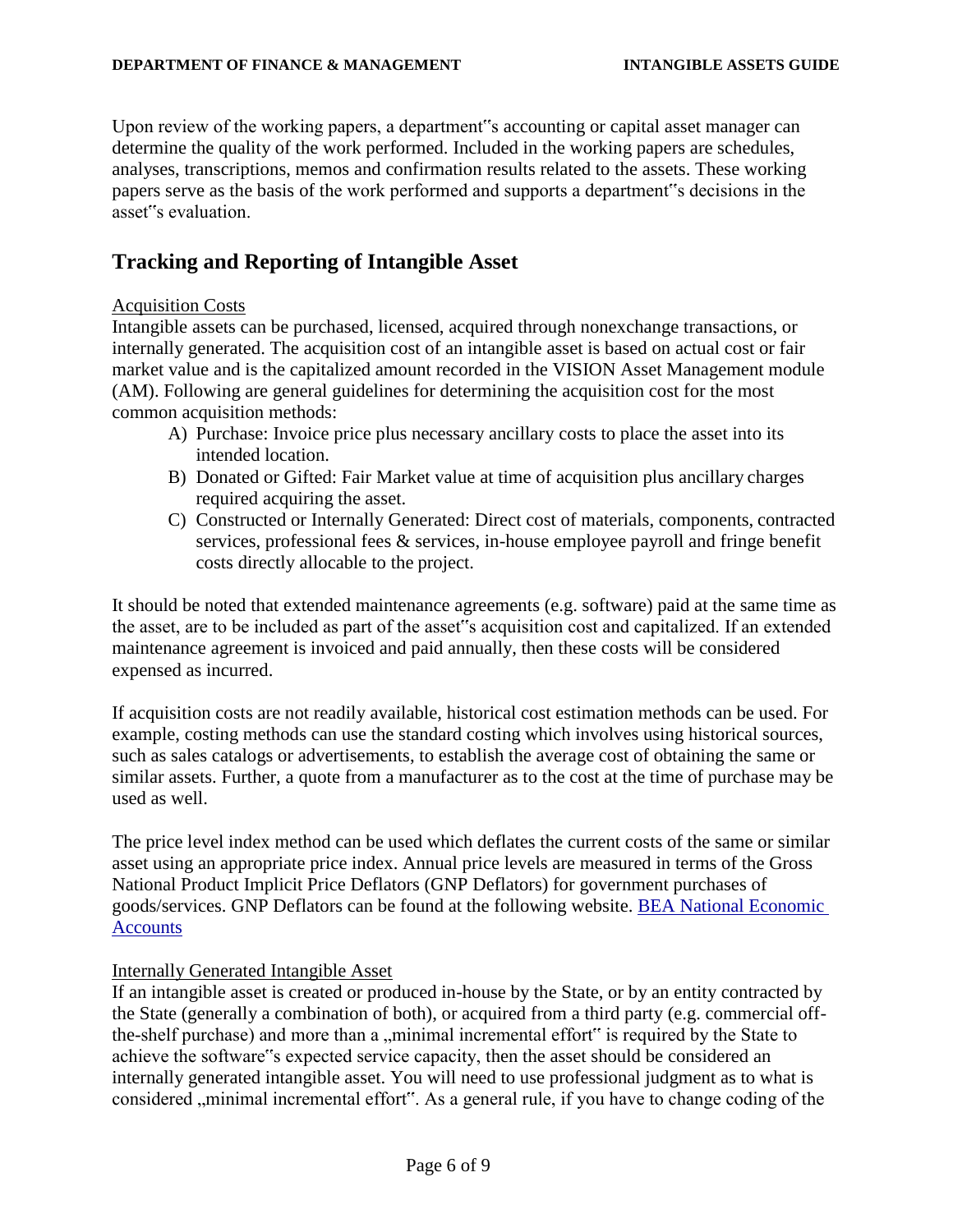COTS, then you have satisfied the requirement of applying more than a "minimal incremental effort". However, customizing the software to interact and communicate with existing agency systems would not be considered more than a ..minimal incremental effort".

Capitalization of any development costs cannot take place until **ALL** of the following three criteria have been met:

- A) The specific objective and the nature of the service capacity expected from the asset upon completion of the project can be determined. In other words, if you can document what the intended purpose is or end result of the project then you have satisfied this first criterion.
- B) The technical or technological feasibility for completing the project in order to provide its expected service capacity can be demonstrated. If your department can show that contracted consultants or in house employees have the skills, competence, and knowledge to complete the project, then this second criteria will have been met.
- C) The current intention, presence of effort, and ability to complete the project, or, in the case of a multiyear project, continue development of the intangible asset can be demonstrated. For example, has management approved the project, or in the case of a multiyear project, has funding been committed to the project?

Generally IGIA is customarily software, however, websites, intellectual properties, such as copyrights, trademarks and patents can be intangible assets that were developed in-house as well.

## Internally Generated Computer Software

The activities involved in developing and installing internally generated computer software can be grouped into the following three stages:

| <b>Project Stage</b>                                                | <b>Associated</b><br><b>Activities</b>                                                           | <b>Accounting</b><br><b>Treatment</b> |
|---------------------------------------------------------------------|--------------------------------------------------------------------------------------------------|---------------------------------------|
| <b>PRELIMINARY</b>                                                  | Concept formulation; evaluation of<br>alternatives; feasibility                                  | <b>EXPENSE</b>                        |
| <b>APPLICATION</b><br><b>DEVELOPMENT</b>                            | Application design; configuration of<br>interfaces; coding; installation to<br>hardware; testing | <b>CAPITALIZE</b>                     |
| POST-<br><b>IMPLEMENTATION</b> maintenance<br><b>AND OPERATIONS</b> | Application training; software                                                                   | <b>EXPENSE</b>                        |

Data conversion should be considered an activity of the Post-Implementation/Operation Stage unless it is necessary to make the computer software operational, in which case, data conversion should be considered part of the Application Development Stage.

Modifications of computer software already in operation should be capitalized if the project cost meets the \$150,000 threshold and any of the following criteria:

A) there is an increase in functionality (able to perform tasks it was previously incapable of performing),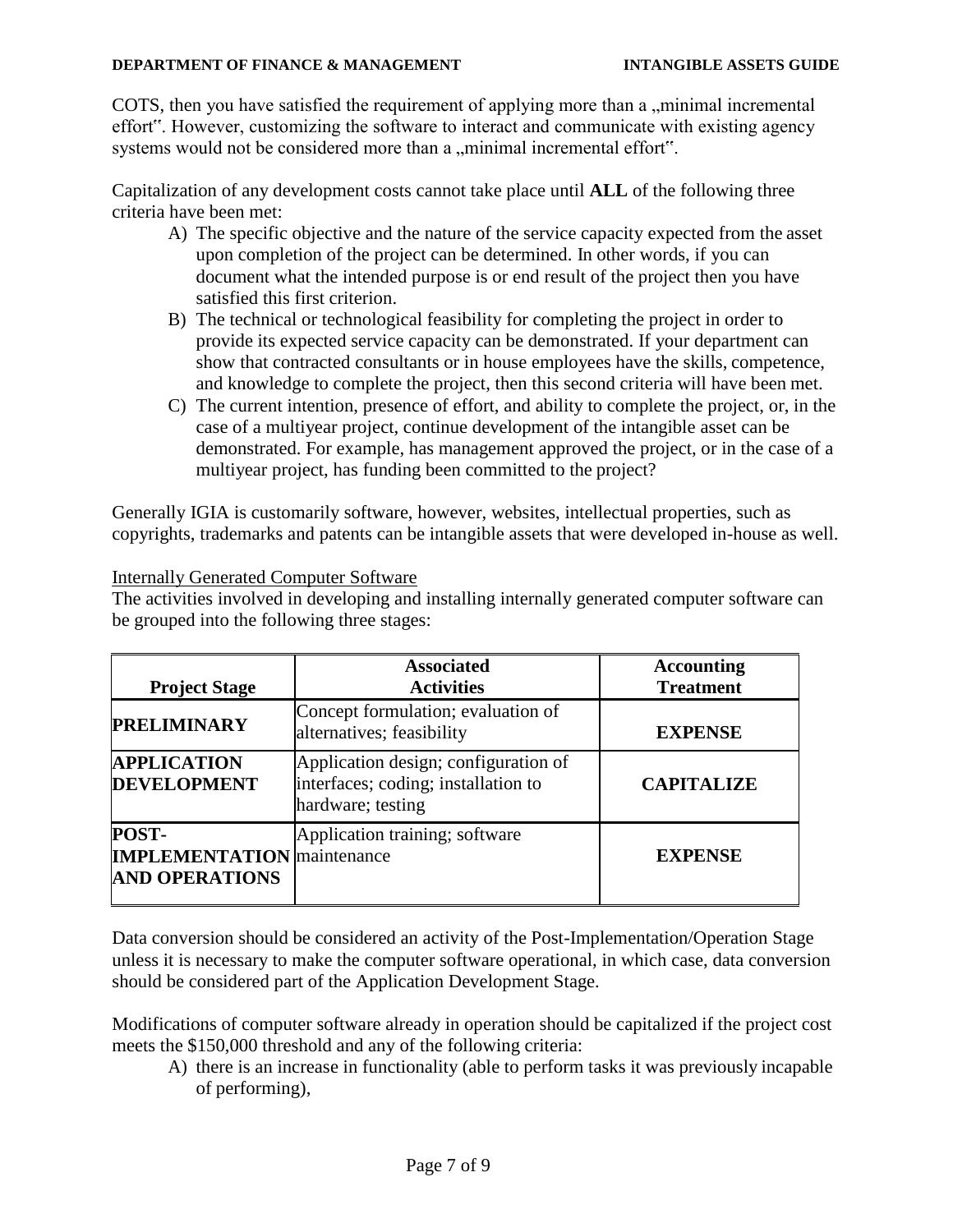#### **DEPARTMENT OF FINANCE & MANAGEMENT INTANGIBLE ASSETS GUIDE**

- B) there is an increase in efficiency (level of service has increased without the ability to perform additional tasks), or
- C) the useful life has been extended.

If none of these conditions apply, then the modification costs in question should be expensed as maintenance.

In calculating the total costs of an IGIA, in-house payroll will be required to be tracked in some manner. Finance & Management recommends that departments use a VISION Project ID on all expenditure transactions to allow easy summarization of the costs for IGIA, including positive reporting using the project ID on payroll time and expense forms for hours worked and expenses allocated to the IGIA project.

## Intangible Asset CIP Costs

Per fiscal year end closing instructions, departments with CIP must complete the Construction in Process form located on the **CAFR** and Year-End Closing page on the Finance & Management webite. The complete form must be emailed to [VISION.CAFR@v](mailto:VISION.CAFR@)ermont.gov. Please read the FY Year End Closing Instructions for all capital asset closing requirements.

## Impairment Indicator

GASB No. 42 identifies a common indicator of impairment for an internally generated intangible asset is development stoppage, such as stoppage of development of computer software due to a change in the priorities of management. Internally generated intangible assets impaired from development stoppage should be reported at the lower of carrying value or fair value.

## Adding Intangible Assets to VISION

Intangible Assets are entered into the VISION Asset Management Module as you would for tangible capital assets. Profiles, categories, and asset class for the intangible assets are listed below. Please read the FY Year End Closing Instructions for all capital asset closing requirements.

| <b>PROFILES</b>   | <b>PROFILE DESCR</b>        | <b>CATEGORIES</b> | <b>CATEGORY DESCR</b> | <b>CLASS</b> |
|-------------------|-----------------------------|-------------------|-----------------------|--------------|
| <b>IRIGHTOFWA</b> | Right of Way                | LAND              | Land                  | Intangible   |
|                   |                             |                   |                       |              |
| <b>ILANDUSE</b>   | Land Use Rights             | LAND              | Land                  | Intangible   |
| <b>IEASEMENT</b>  | Easement                    | LAND              | Land                  | Intangible   |
|                   |                             |                   | Other Intangibles -   |              |
| <b>ITRADEMRKD</b> | Trademark - Depreciable     | <b>OINTD</b>      | Depr                  | Intangible   |
|                   |                             |                   | Other Intangibles -   |              |
| <b>ICPYRIGHTD</b> | Copyright - Depreciable     | <b>OINTD</b>      | Depr                  | Intangible   |
|                   |                             |                   | Other Intangibles -   |              |
| <b>IPATENTD</b>   | Patent - Depreciable        | <b>OINTD</b>      | Depr                  | Intangible   |
|                   | Trademark - Non             |                   | Other Intangibles -   |              |
| <b>ITRADEMRK</b>  | Depreciable                 | <b>OINTN</b>      | Non Depr              | Intangible   |
|                   |                             |                   | Other Intangibles -   |              |
| <b>ICOPYRIGHT</b> | Copyright - Non Depreciable | <b>OINTN</b>      | Non Depr              | Intangible   |
|                   |                             |                   | Other Intangibles -   |              |
| <b>IPATENT</b>    | Patent - Non Depreciable    | <b>OINTN</b>      | Non Depr              | Intangible   |